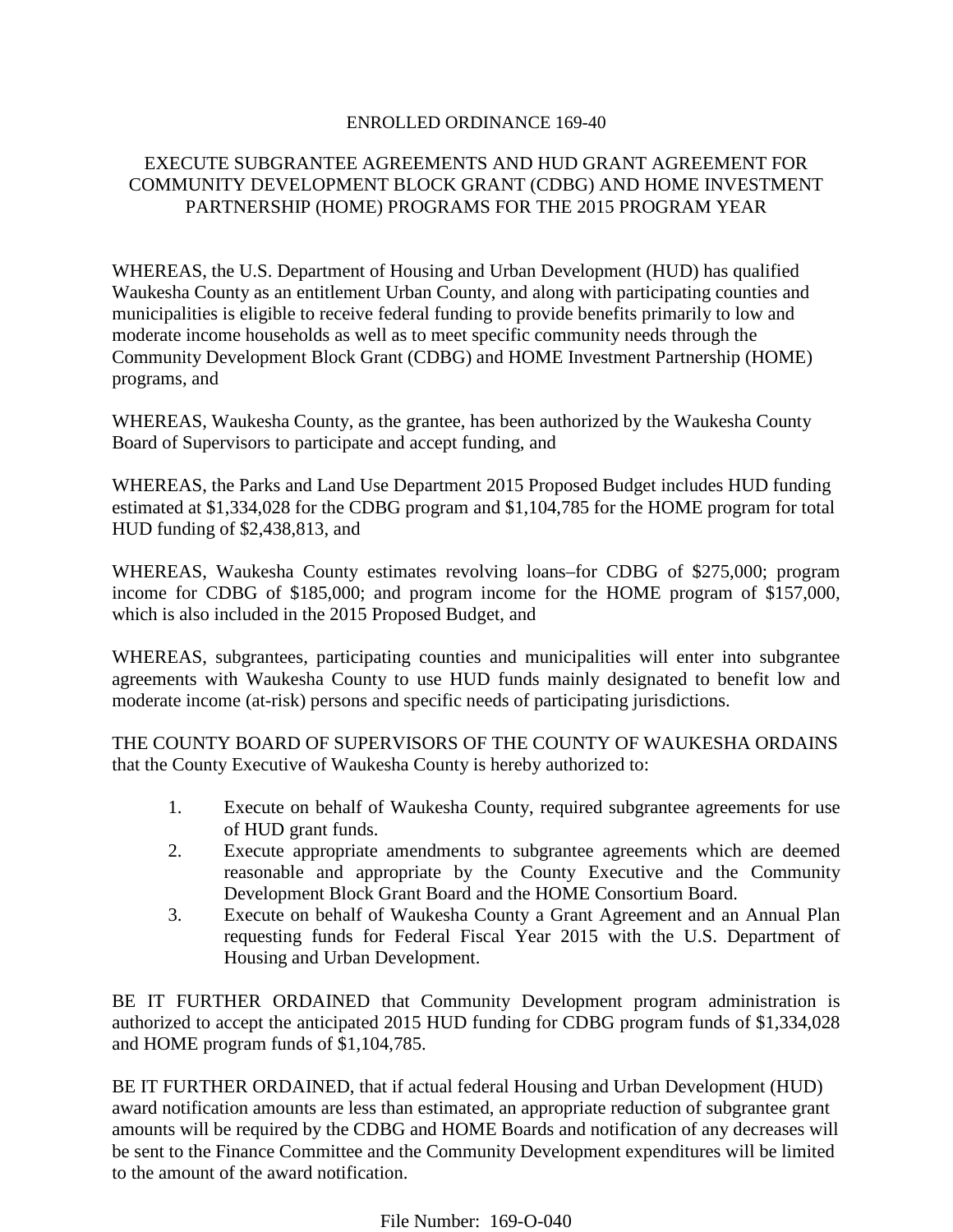### **FISCAL NOTE**

# EXECUTE SUBGRANTEE AGREEMENTS AND HUD GRANT AGREEMENT FOR COMMUNITY DEVELOPMENT BLOCK GRANT (CDBG) AND HOME INVESTMENT PARTNERSHIP (HOME) PROGRAMS FOR THE 2015 PROGRAM YEAR

This ordinance authorizes the County Executive to execute agreements with the Federal Government to accept up to \$3,055,813 of Community Development Block Grant (CDBG) and Home Investment Partnership (HOME) grants and program income as shown below.

|                                    | Programs    |                                     |               |
|------------------------------------|-------------|-------------------------------------|---------------|
| <b>Funding Purpose</b>             | <b>CDBG</b> | <b>HOME</b>                         | <b>TOTALS</b> |
| 2015 Subgrantee HUD Grants Amounts |             | \$1,334,028 \$1,104,785             | \$2,438,813   |
| 2015 Revolving Loan/Program Income | \$460,000   | \$157,000                           | 617,000       |
|                                    |             |                                     |               |
|                                    |             |                                     |               |
|                                    |             |                                     |               |
| 2015 Estimate                      |             | \$1,794,028 \$1,261,785 \$3,055,813 |               |

If the Federal Housing and Urban Development (HUD) funding allocation awards are less than the estimated amount, the CDBG and HOME Consortium Boards will make appropriate reductions to subgrantee grant amounts, and send a notification of any decreases to the Finance Committee. The Community Development expenditures will be limited to the amount of the HUD award notifications. According to the Department of Parks and Land Use, all subgrantee agreements for projects will include clauses providing for grant funding decreases, if necessary.

If the final Federal appropriation amount is greater than the estimated amount of \$3,055,813, an ordinance to appropriate the additional funding will require future County Board approval to increase the CDBG and HOME program expenditure appropriations and revenue budgets accordingly.

This ordinance has no direct tax levy impact.

Laurence M. Dorl

Lawrence M. Dahl Accounting Services Manager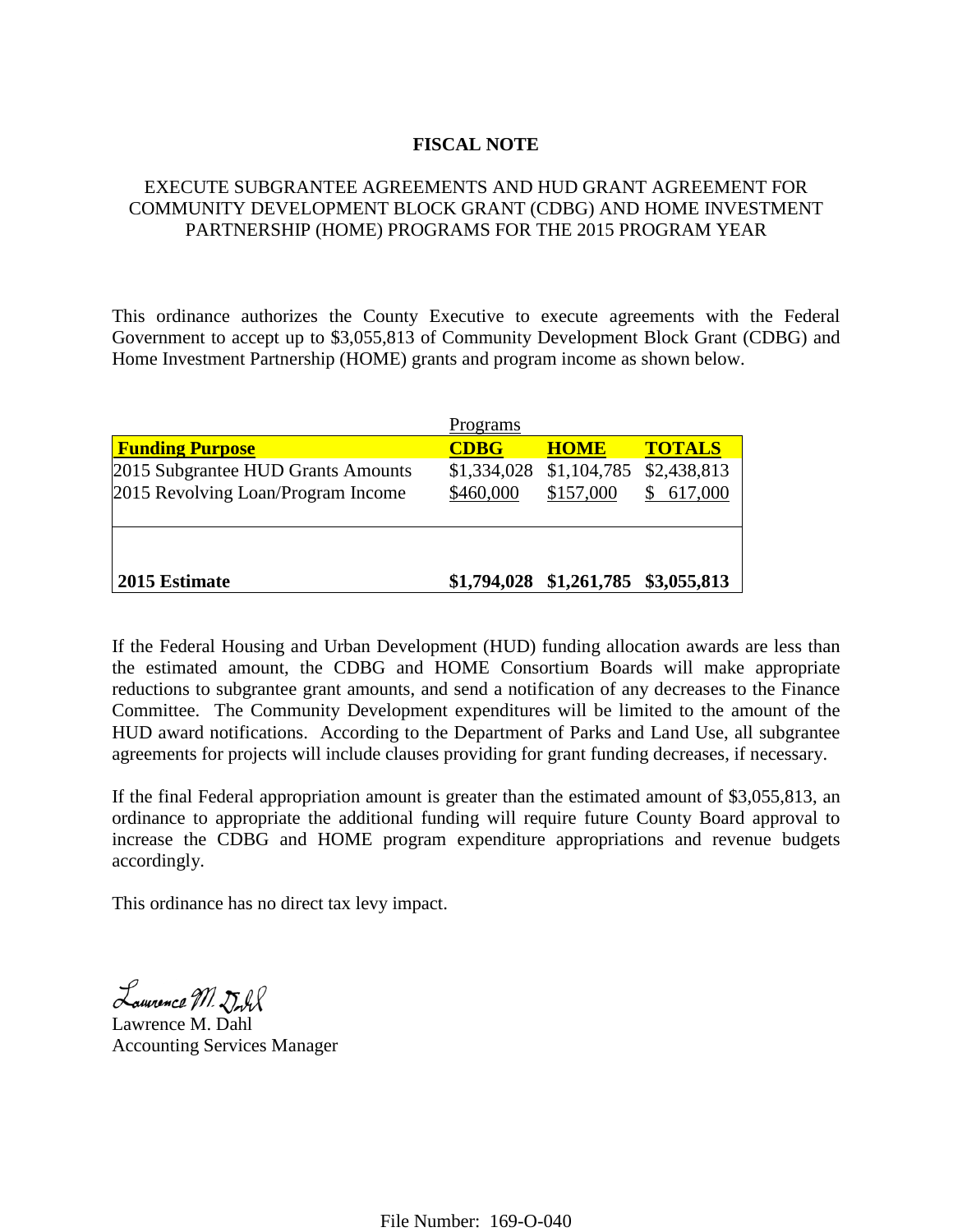# EXECUTE SUBGRANTEE AGREEMENTS AND HUD GRANT AGREEMENT FOR COMMUNITY DEVELOPMENT BLOCK GRANT (CDBG) AND HOME INVESTMENT PARTNERSHIP (HOME) PROGRAMS FOR THE 2015 PROGRAM YEAR

Presented by: Land Use, Parks and **Environment Committee** 

Walter L. Kolb, Chair

**Jim Batzko** 

Jennifer Grant

Keith Hammitt

Eric Highum

Pauline T. Jaske

Thomas J. Schellinger

Approved by: **Finance Committee** 

Heinrich, Chair James A. Eric Highum **Richard Morris** 

**Larry Nels** 

iane E. Paulson

**Steve Whittow** 

 $\overline{O}$ 

William J.⁄Zaborowski

The foregoing legislation adopted by the County Board of Supervisors of Waukesha County, Wisconsin, was presented to the County Executive on:

Date:  $8/26/14$ Usuac Kathleen Novack, County Clerk

The foregoing legislation adopted by the County Board of Supervisors of Waukesha County, Wisconsin, is hereby:

Approved: Vetoed:

Date:

Daniel P. Vrakas, County Executive

169-O-040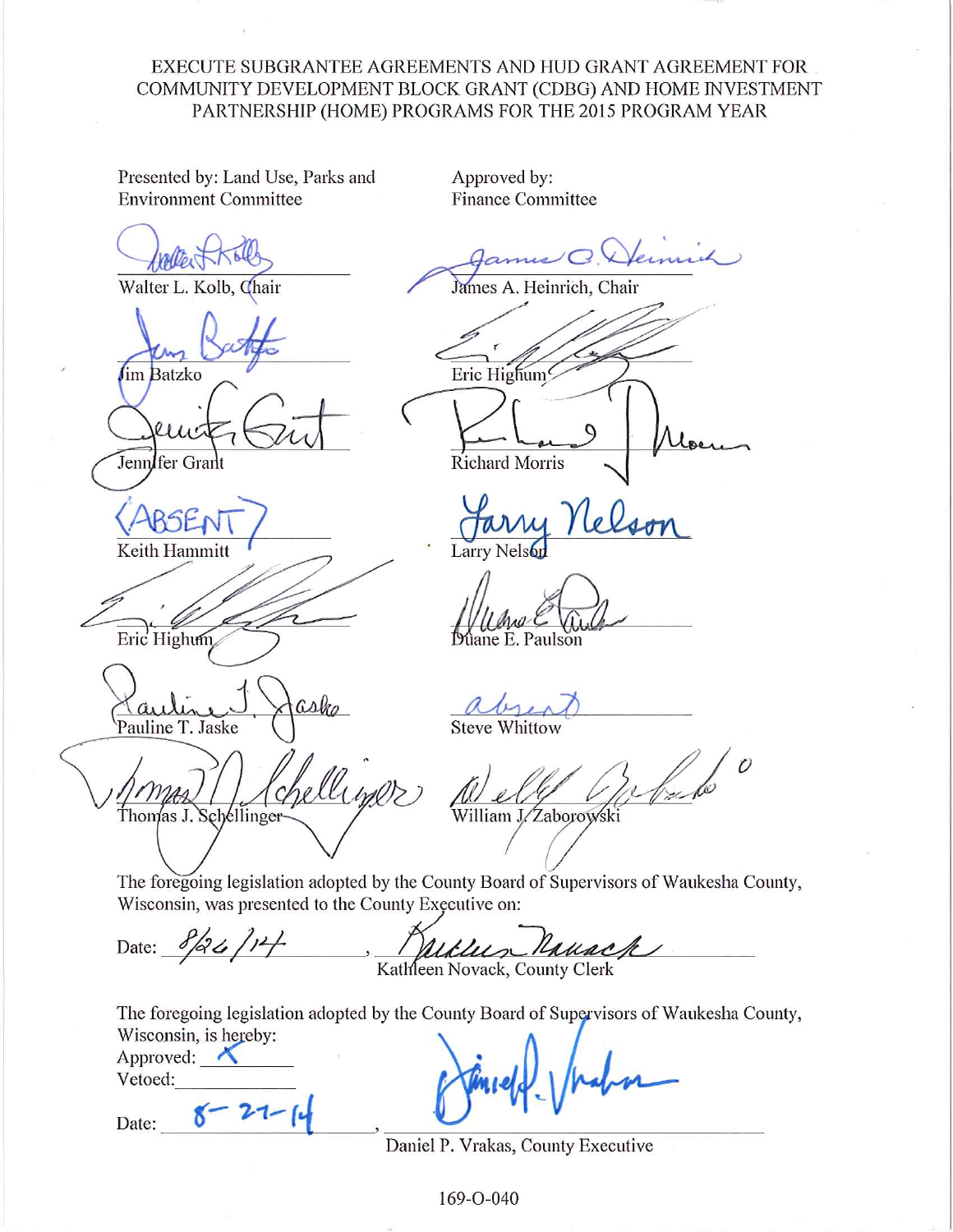| <b>Full Agency Title</b>                    | Project                                       | Recommendation |
|---------------------------------------------|-----------------------------------------------|----------------|
| 180° Juvenile Diversion                     | <b>Creating Lasting Families</b>              | \$4,500        |
| Carroll University                          | <b>Haertel Field</b>                          | \$30,000       |
| City of Waukesha                            | Homeowner Loan Program                        | \$82,149       |
| City of Waukesha                            | Landmark Paint/Repair                         | \$8,000        |
| City of Waukesha                            | <b>Historic Springs Restoration</b>           | \$10,000       |
| City of Waukesha                            | <b>Adaptive Recreational Programs</b>         | \$9,000        |
| City of Waukesha                            | Sentinel Park Summer Program                  | \$8,000        |
| City of Waukesha                            | Haertel Park Summer Playground                | \$8,000        |
| City of Waukesha                            | Senior Activity Coordinator                   | \$13,000       |
| City of Waukesha                            | HRAP - Citywide Housing Rehab                 | \$85,541       |
| City of Waukesha                            | City of Waukesha Façade Grant                 | \$15,000       |
| City of Waukesha                            | <b>ADA/Street Reconstruction</b>              | \$56,459       |
| <b>Community Outpatient Health Services</b> | <b>Medication Assistance Program</b>          | \$6,500        |
| Family Promise of Western Waukesha Co.      | <b>Family Promise</b>                         | \$9,000        |
| <b>Family Service Agency</b>                | C.A.R.E Center                                | \$8,000        |
| Food Pantry of Waukesha County Inc.         | <b>Food Allocation Improvement Project</b>    | \$8,500        |
| <b>Hebron House</b>                         | <b>Emergency Shelter</b>                      | \$75,000       |
| <b>Hebron House</b>                         | Jeremy House                                  | \$8,500        |
| <b>Hebron House</b>                         | Capital Project                               | \$77,930       |
| <b>Hope Center</b>                          | <b>Outreach Meal Program</b>                  | \$34,000       |
| <b>Hope Center</b>                          | Day Center                                    | \$13,500       |
| <b>Housing Resources Inc</b>                | Homebuyer Education & Counseling              | \$15,000       |
| <b>Interfaith Senior Programs</b>           | <b>Transportation Collaborative</b>           | \$5,500        |
| <b>Interfaith Senior Programs</b>           | Housing Support for Seniors & Disabled Adults | \$7,500        |
| La Casa de Esperanza, Inc.                  | Early Childhood Education and Summer Food     | \$20,000       |
| Lake Area Free Clinic                       | <b>Medication Assistance</b>                  | \$6,500        |
| Lake Country Cares Cab, Inc                 | Ambulatory Senior and Disabled                | \$8,000        |
| Literacy Council of Greater Waukesha        | <b>Outreach &amp; Recruitment</b>             | \$6,000        |
| Metropolitan Milwaukee Fair Housing         | <b>Fair Housing Services</b>                  | \$15,000       |
| Oconomowoc Silver Streak                    | <b>Taxi Replacement</b>                       | \$8,000        |
| Parent's Place                              | <b>Community Education Program</b>            | \$5,000        |
| Richard's Place, Inc.                       | <b>HIV/AIDS Support</b>                       | \$6,000        |
| Safe Babies Healthy Families, Inc.          | Case Mgmt. Program                            | \$19,000       |
| <b>Salvation Army</b>                       | <b>Emergency Lodge</b>                        | \$8,500        |
| Salvation Army                              | <b>Community Meal Program</b>                 | \$18,000       |
| Seniors on the Go! Taxi Service Inc         | Taxi Replacement                              | \$8,000        |
| St. Joseph's Medical Clinic                 | Prescription Payment Assist.                  | \$10,500       |
| The Caring Place, Inc.                      | Meals-On-Wheels                               | \$6,000        |
| The Women's Center                          | Family Support                                | \$5,000        |
| The Women's Center                          | <b>Emergency Shelter</b>                      | \$30,000       |
| The Women's Center                          | <b>Sexual Abuse Counseling</b>                | \$10,403       |
| Unallocated                                 | <b>TBD</b>                                    | \$87,311       |
| Waukesha County                             | Administration                                | \$268,000      |
| Waukesha County Community Art Project       | Free Art & Leadership After School Programs   | \$3,000        |
| Wauk. Co. Community Dental Clinic           | <b>Healthy Smiles for Tots &amp; Teens</b>    | \$15,000       |
| Wauk. Co. Community Dental Clinic           | <b>Adult Dental Clinic</b>                    | \$15,000       |
| Wauk. Co. Econ. Development Corp.           | Revolving Loan Fund Re-Cap.                   | \$410,000      |
| WI Partnership                              | <b>Housing Rehabilitation</b>                 | \$152,235      |
| Wisconsin Women's Business Initiative       | Downtown Waukesha Business Attraction         | \$55,000       |
| Total                                       |                                               | \$1,794,028    |

 $\langle \cdot, \cdot \rangle$ 

 $\sim$   $\lambda$ 

 $\mathcal{L}_{\mathcal{A}}$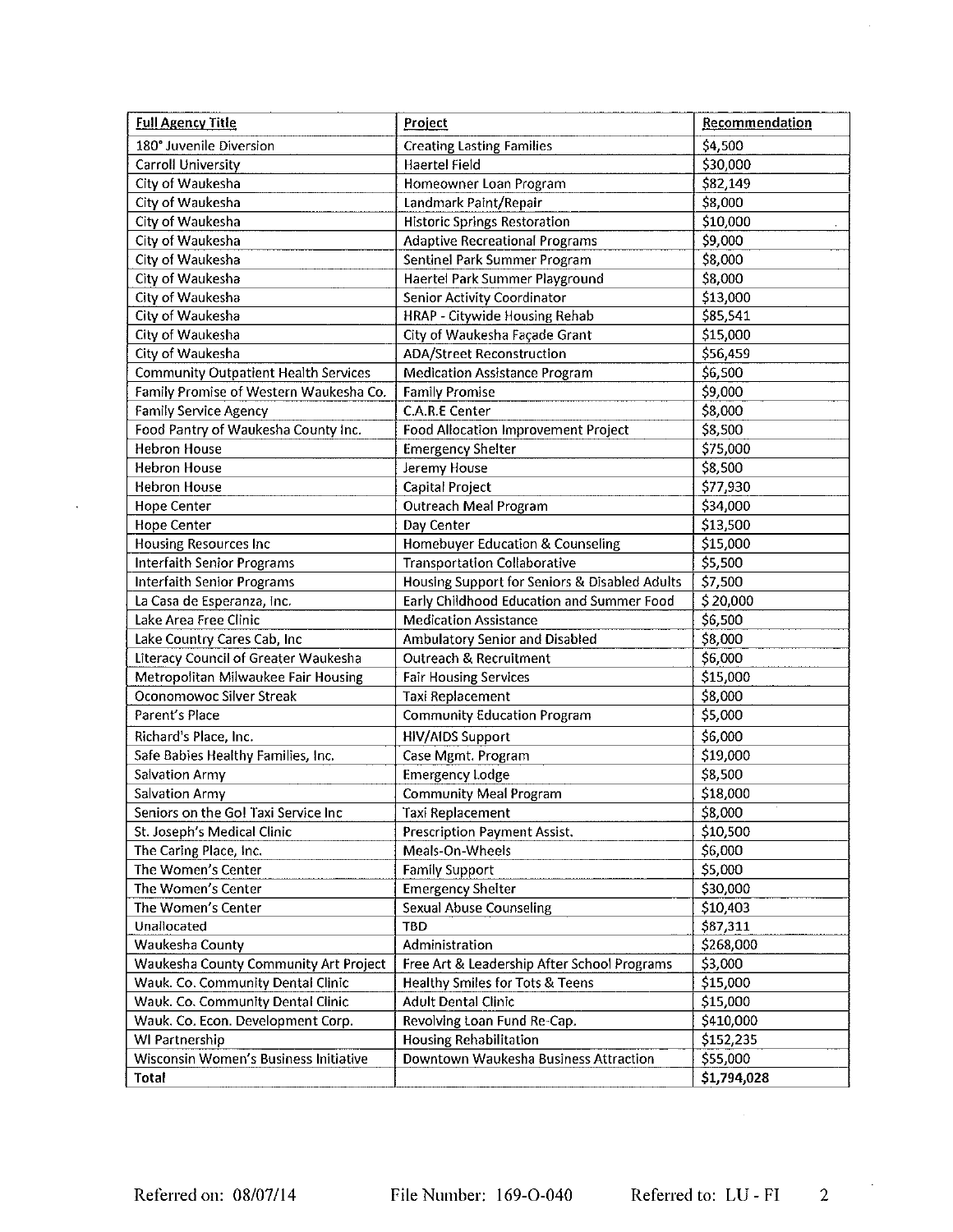| <b>HOME PROGRAM</b>             |                                        |            |
|---------------------------------|----------------------------------------|------------|
| <b>HOME Program</b>             | Administration                         | \$110,478  |
| <b>CHDO Reserve</b>             | TBD                                    | \$165,718  |
| <b>CORE Programs</b>            | Downpayment Assistance Program         | \$300,000  |
|                                 | Housing Rehabilitation Program         | \$225,000  |
|                                 | <b>Purchase Rehabilitation Program</b> | \$175,000  |
| Unallocated                     | TBD                                    | \$128,589  |
| <b>Estimated Program Income</b> | TBD                                    | \$157,000  |
| Total                           |                                        | 51,261,785 |

 $\sim 10^6$ 

 $\sim 10$